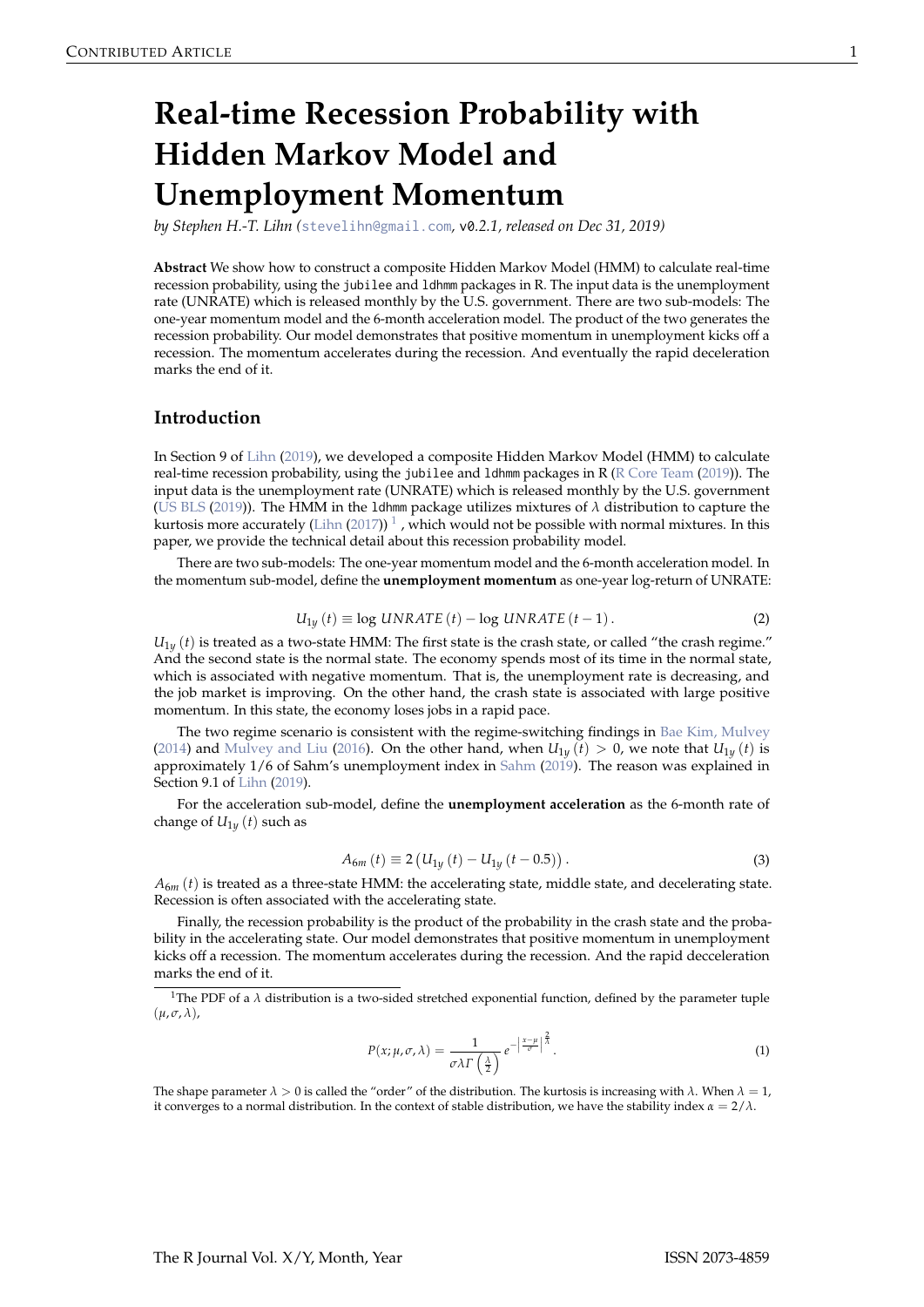# <span id="page-1-0"></span>**Loading Package and Preparing Data**

This paper is written in the reproducible research style. If the reader follows each command, he/she should obtain the same result. Very small difference may come from libraries using random numbers, such as the fitting of the normal mixtures.

We begin with loading the jubilee package and setting up several essential data tables:

```
> library(jubilee)
>
> set.seed(804)
> repo <- jubilee.repo(online=FALSE)
[1] "Maximum date in raw ie.data is 2019.12 and SPX average at 3223.38"
[1] "Maximum date for unrate is 2019-12-16 and for GDP, 2019-08-16"
> ju <- jubilee(repo@ie, lookback.channel=45, fwd.rtn.duration=10)
> dt <- ju@dtb
> dj <- ju@reg.dtb
```
The attributes that we are interested in this paper are:

- *t* = dj\$fraction : Time in years. Each month is in the 1/12 unit. Note that we follow Shiller's "middle of the month" convention since he averages the quantity. But when we download the monthly data from FRED, we use the monthly data as is. There is no average involved in monthly data.
- *UNRATE* (*t*) = dj\$unrate: The unemployment rate.
- $U_{1y}$  (*t*) = dj\$unrate.logr.1: The unemployment momentum  $U_{1y}$  (*t*), which will be renamed to unrate.mom shortly.
- $A_{6m}(t)$  = dj\$unrate.logr.1.6m: The unemployment acceleration  $A_{6m}(t)$ , which will be renamed to unrate.acc shortly.

We would like to limit our analysis to the training period of *t* > 1956. The data was too volatile prior to this time, which tends to distort the training of the HMM states.

We create the following target data table rec.dtb that contains all the macro data used in this paper. This is shown below:

```
> # J defines the training period, avoid all NA situations
> J <- which(dj$fraction > 1956 & is.finite(dj$unrate)
             + & is.finite(dj$unrate.logr.1) & is.finite(dj$unrate.logr.1.6m))
> rec.dtb <- data.table(
+ fraction = dj[J]$fraction,
     unrate = dj[J]$unrate,
     unrate.mom = dj[J]$unrate.logr.1,
     unrate.acc = dj[J]$unrate.logr.1.6m,
     usrec.nber = dj[J]$usrec.nber,
     usrec.cp = dj[J]$usrec.cp
+ )
```
 $U_{1y}$  (*t*) is now called unrate.mom, and  $A_{6m}$  (*t*) is called unrate.acc for ease of memory. The usrec.nber column stores the U.S. recession binary probability from [NBER](#page-6-7) [\(2019\)](#page-6-7). The usrec.cp column stores the recession probability from [Piger and Chauvet](#page-6-8) [\(2019\)](#page-6-8).

# **Bootstrapping With Normal Mixtures**

In order to use the ldhmm package, we must provide initial estimate of the HMM states. This can be accomplished by the method of normal mixtures. We call this "bootstrapping." We use the mixtools package in R as shown below:

```
> library(mixtools)
>
> rec <- list(
      md_mom = mixtools::normalmixEM(rec.dtb$unrate.mom, k=2),
      md\_acc = mixtools::normalmixEM(rec.dtb$unrate.acc, k=3)+ )
```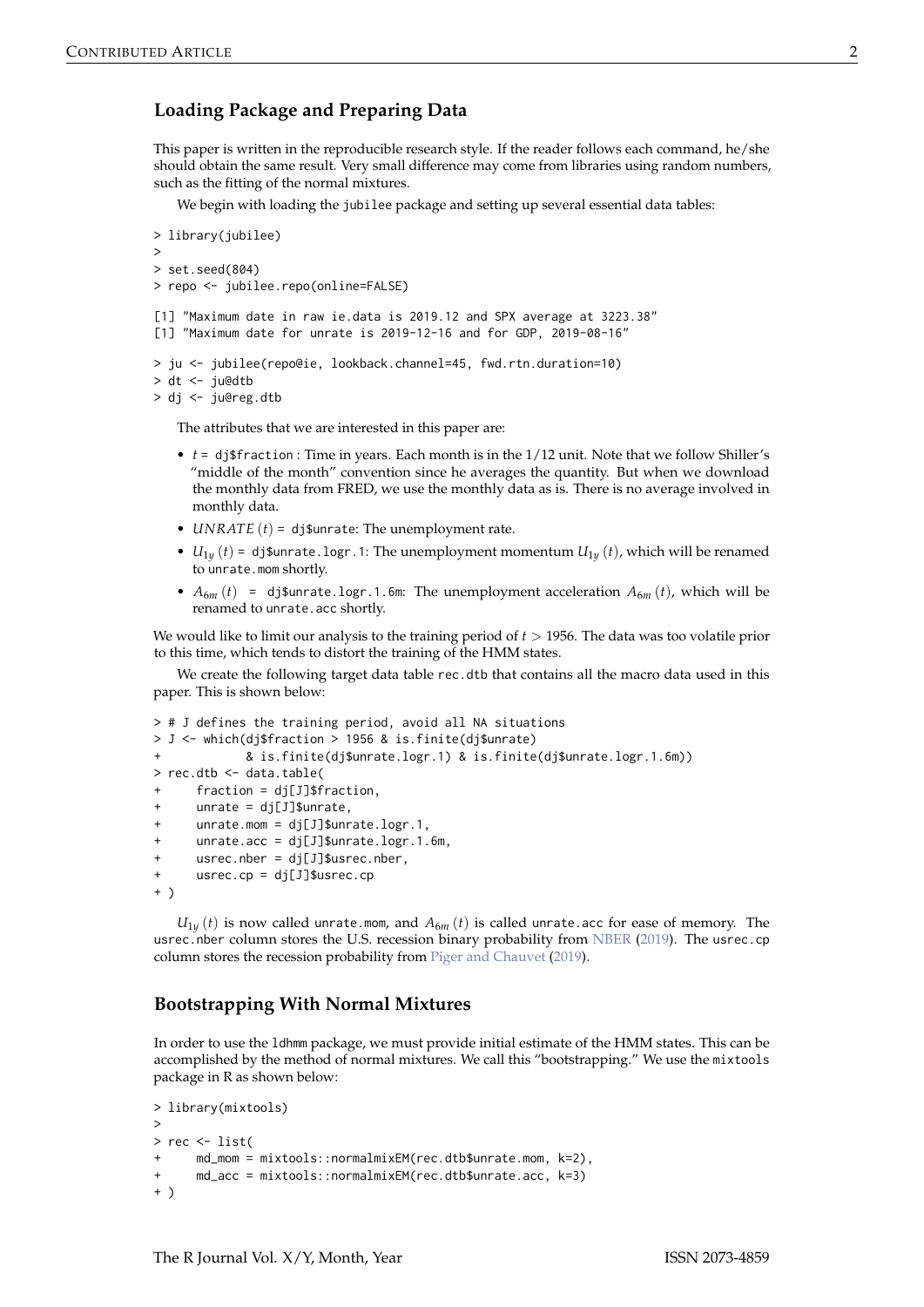```
number of iterations= 51
number of iterations= 271
```
The momentum data is decomposed into two states (lambda is the state density, mu is the mean, and sigma the SD of the normal distribution):

```
> summary(rec$md_mom)
```

```
summary of normalmixEM object:
          comp 1 comp 2
lambda 0.6084015 0.391598
mu -0.0815772 0.119816
sigma 0.0644040 0.212434
loglik at estimate: 415.9232
```
One state has positive mean, and the other has negative mean. This meets our expectation.

The acceleration data is decomposed into three states:

```
> summary(rec$md_acc)
```
summary of normalmixEM object: comp 1 comp 2 comp 3 lambda 0.243293 0.65197720 0.104730 mu -0.157921 0.00276007 0.386037 sigma 0.450597 0.14032780 0.129627 loglik at estimate: -72.87702

One state has negative mean. The second state has nearly zero mean, while the third state has positive mean. Notice that the negative-mean state has very large SD.

We plot the time series data and the normal mixture distributions in Figure [1.](#page-3-0)

### **HMM States for the Momentum Model**

We introduce the following helper function 1dhmm.md2mle(), which takes a normal mixture object md from the mixtools package as input, and performs MLE optimization to obtain the *λ* distribution states in the ldhmm package. The function also performs decoding and calculates the state probabilities.

```
> library(ldhmm)
\ddotmark> ldhmm.md2mle <- function(md) {
         + stopifnot(class(md) == "mixEM")
     m <- length(md$mu)
+ ord <- rev(order(md$mu)) # large-mu state goes first
     param0 <- t(rbind(md$mu[ord], md$sigma[ord], md$mu*0 + 1))
     + gamma0 <- ldhmm.gamma_init(m=m)
     h <- ldhmm(m, param0, gamma0, NULL, stationary=TRUE)
     x < - md$x
     x[i s, na(x)] \leq \theta \# just to be safe
     hd \leq 1dhmm.mle(h, x, decode=TRUE, print.level=0)
+ rs <- list(
+ x = x,
+ md = md,
+ input = h,
+ output = hd,
+ prob = hd@states.prob[1,],
+ data_stats = hd@states.local.stats,
+ ld_stats = ldhmm.ld_stats(hd)
     \lambdareturn(rs)+ }
```
First, we train the momentum model. The following listing shows the statistics and parameters of the momentum states from the ldhmm package: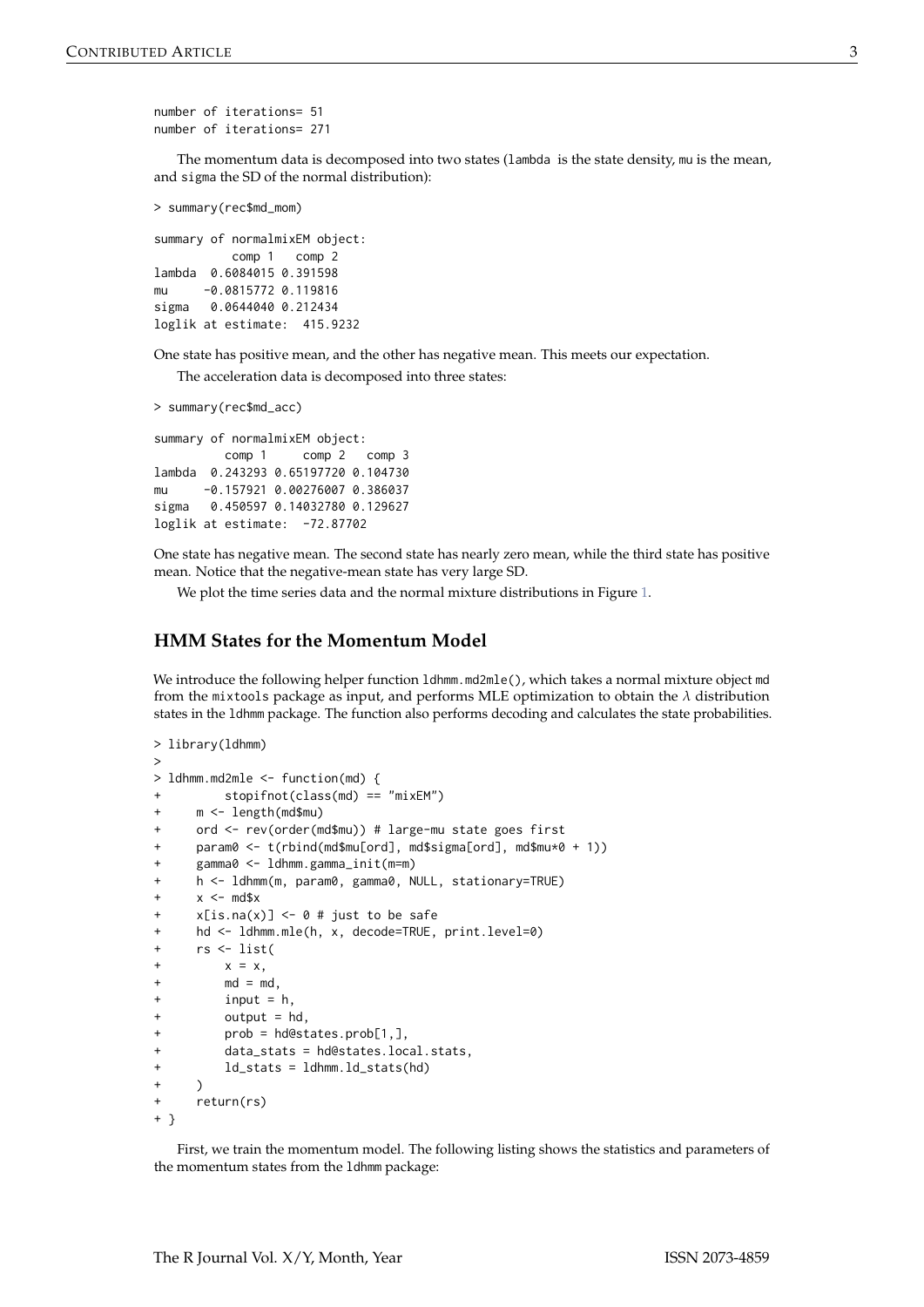<span id="page-3-0"></span>

**Figure 1:** Momentum, Acceleration, and their normal mixtures. Panel (1) shows  $U_{1y}$  (*t*) in the blue line. Panel (2) shows *A*6*<sup>m</sup>* (*t*) in the blue line. Panel (3) shows the two normal-mixture components (green and red) of the  $U_{1y}$  (*t*) distribution. Panel (4) shows the three normal-mixture components (green, red, and blue) of the  $A_{6m}(t)$  distribution.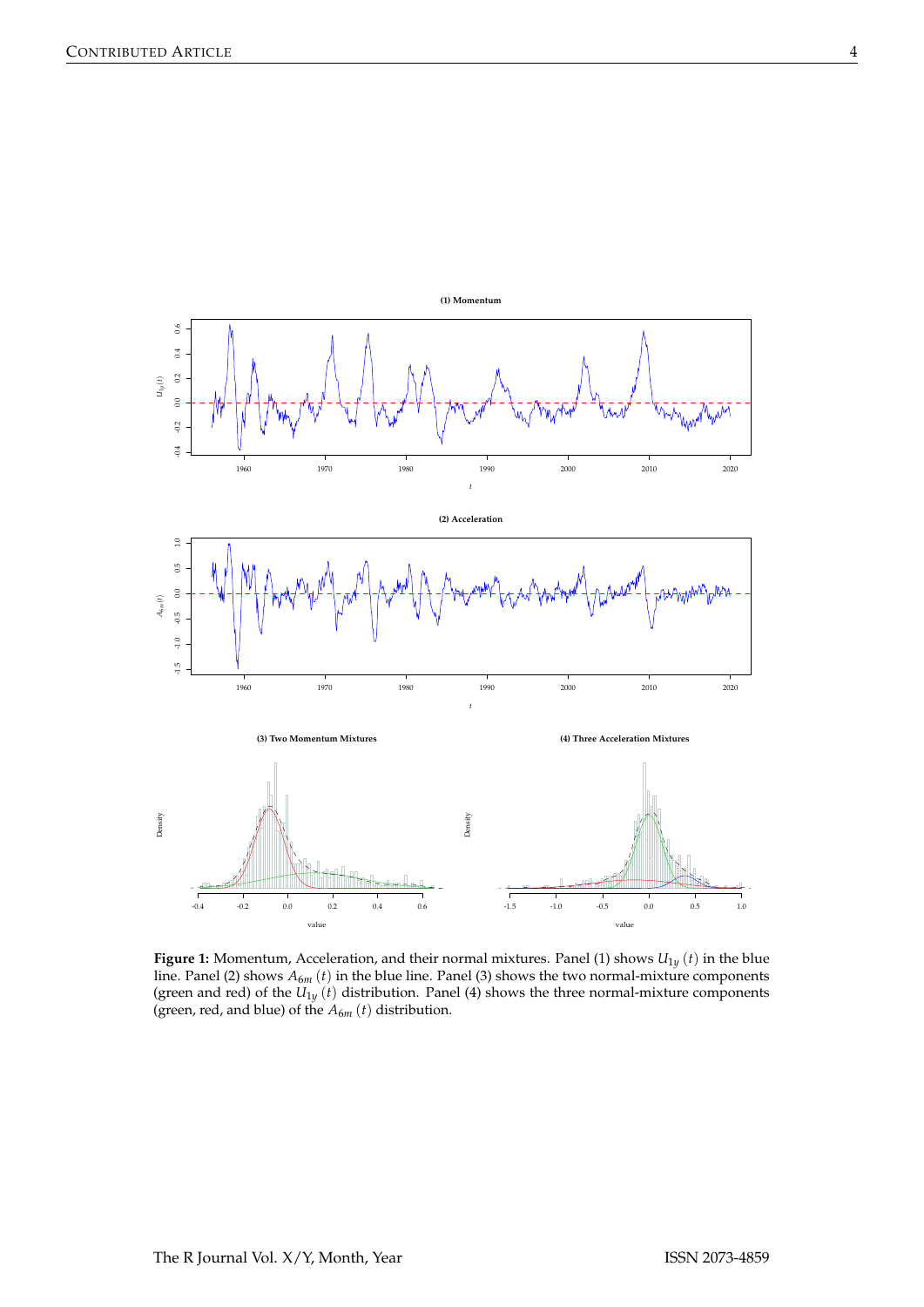**Momentum HMM**

<span id="page-4-2"></span><span id="page-4-1"></span>

**Figure 2:** The HMM result of the Momentum model. The red line is  $U_{1y}(t)$ . The blue line is the probability of the crash state  $P(t; S_U = 1)$ . The gray line and orange line are the rescaled recession probabilities from NBER and [Piger and Chauvet](#page-6-8) [\(2019\)](#page-6-8) as references.

```
> rec$mom <- ldhmm.md2mle(rec$md_mom)
> rec.dtb$prob_mom <- rec$mom$prob
> rec$mom$data_stats
           mean sd kurtosis skewness length
[1,] 0.20370299 0.17692780 4.343996 -0.1362543 224
[2,] -0.08770653 0.06754179 3.385881 -0.4060775 544
> rec$mom$ld_stats
           mean sd kurtosis
[1,] 0.19087509 0.17757382 3.975593
[2,] -0.08658013 0.06811048 3.314792
```
The specifics of two momentum states are shown in Table [1.](#page-4-0)

<span id="page-4-0"></span>

| $S_{U}: U_{1v}(t)$ State State Name Mean $(\mu)$ Volatility (SD) Kurtosis $\lambda$ |        |        |       |     |                    |
|-------------------------------------------------------------------------------------|--------|--------|-------|-----|--------------------|
| $S_{11} = 1$                                                                        | Crash  | 0.19   | 0.18  | 4.0 | $1.41 \qquad 0.20$ |
| $S_{11} = 2$                                                                        | Normal | -0.087 | 0.068 | 3.3 | 1.14 0.090         |

**Table 1:**  $\lambda$  distribution parameters of two states in the Momentum model

The first state is the crash state that has large positive mean, large SD, and its kurtosis is nearly 4.0, which is not close to a normal distribution. The second state is the normal state with a small negative mean, small SD, and its kurtosis is close of that of a normal distribution.

We also observe that the stylized statistics from the data (rec\$mom\$data\_stats) match reasonably well with the stylized statistics of the *λ* distribution states (rec\$mom\$ld\_stats). The HMM result is plotted in Figure [2.](#page-4-1)

## **HMM States for the Acceleration Model**

Next, we train the acceleration model. The following listing shows the statistics and parameters of the acceleration states from the ldhmm package:

```
> rec$acc <- ldhmm.md2mle(rec$md_acc)
```

```
> rec.dtb$prob_acc <- rec$acc$prob
```

```
> rec$acc$data_stats
```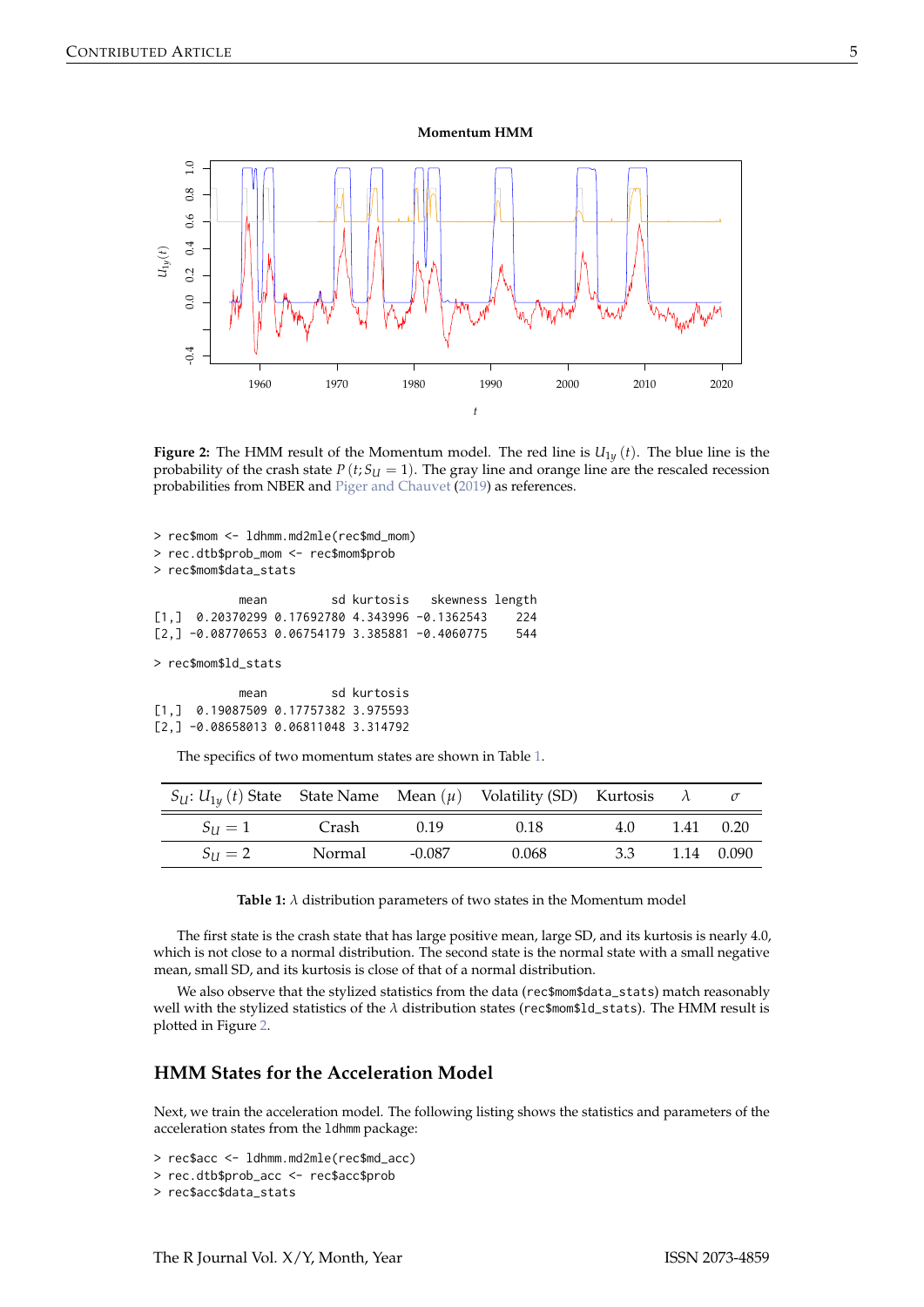**Acceleration HMM**

<span id="page-5-2"></span><span id="page-5-1"></span>

**Figure 3:** The HMM result of the Acceleration model. The red line is  $A_{6m}$  (*t*). The blue line is the probability of the accelerating state  $P(t; S_A = 1)$ . The gray line and orange line are the rescaled recession probabilities from NBER and [Piger and Chauvet](#page-6-8) [\(2019\)](#page-6-8) as references. The purple line at the bottom illustrates the state transition.

| mean                                                                     |  | sd kurtosis skewness length |     |
|--------------------------------------------------------------------------|--|-----------------------------|-----|
| $\begin{bmatrix} 1 \end{bmatrix}$ 0.29656765 0.1484197 2.45445 0.4120908 |  |                             | 203 |
| $\lceil 2.1 - 0.03296496 0.1118862 2.48250 - 0.1964831 \rceil$           |  |                             | 469 |
| $\lceil 3.1 - 0.43560430 \rceil$ 0.4461610 6.02684 1.1911775             |  |                             | 96  |
|                                                                          |  |                             |     |

> rec\$acc\$ld\_stats

| mean                                    | sd kurtosis |
|-----------------------------------------|-------------|
| $[1.]$ 0.31411712 0.1535551 2.178124    |             |
| $[2,] -0.03384435 0.1120683 2.484404$   |             |
| $[3, ] -0.40497393 0.4514759 13.436038$ |             |

The specifics of three acceleration states are shown in Table [2.](#page-5-0)

<span id="page-5-0"></span>

| $S_A$ : $A_{6m}(t)$ State State Name Mean $(\mu)$ Volatility (SD) Kurtosis $\lambda$ |                             |          |      |                    |             |  |
|--------------------------------------------------------------------------------------|-----------------------------|----------|------|--------------------|-------------|--|
|                                                                                      | $S_A = 1$ Accelerating 0.31 |          | 0.15 | 2.2                | $0.48$ 0.27 |  |
| $S_A = 2$                                                                            | Middle                      | $-0.035$ | 0.11 | 2.5 0.70 0.18      |             |  |
| $S_A = 3$                                                                            | Decelerating -0.40          |          | 0.45 | $13.6$ $3.15$ 0.11 |             |  |

**Table 2:** *λ* distribution parameters of three states in the Acceleration model

The accelerating state has large mean, with SD about half of the mean. This ensures the state capture the positive acceleration data. The middle state has a nearly zero mean. Both states have kurtosis slightly less than that of a normal distribution.

The decelerating state has large negative mean, with SD about the same magnitude as the mean. Thus this state captures the negative acceleration data. The most notable is that its kurtosis is very large. The data has it at 6.0, while its *λ* distribution has it at 13.0. This state is very far from a normal distribution.

The HMM result is plotted in Figure [3.](#page-5-1)

## **Calculating Recession Probability**

The recession probability  $P_{REC}$  (*t*) is the product of the HMM probability in the crash state  $P (t; S_U = 1)$ from  $U_{1y}$  (*t*) and the HMM probability in the accelerating state *P* (*t*; *S*<sub>*A*</sub> = 1) from  $A_{6m}$  (*t*). That is,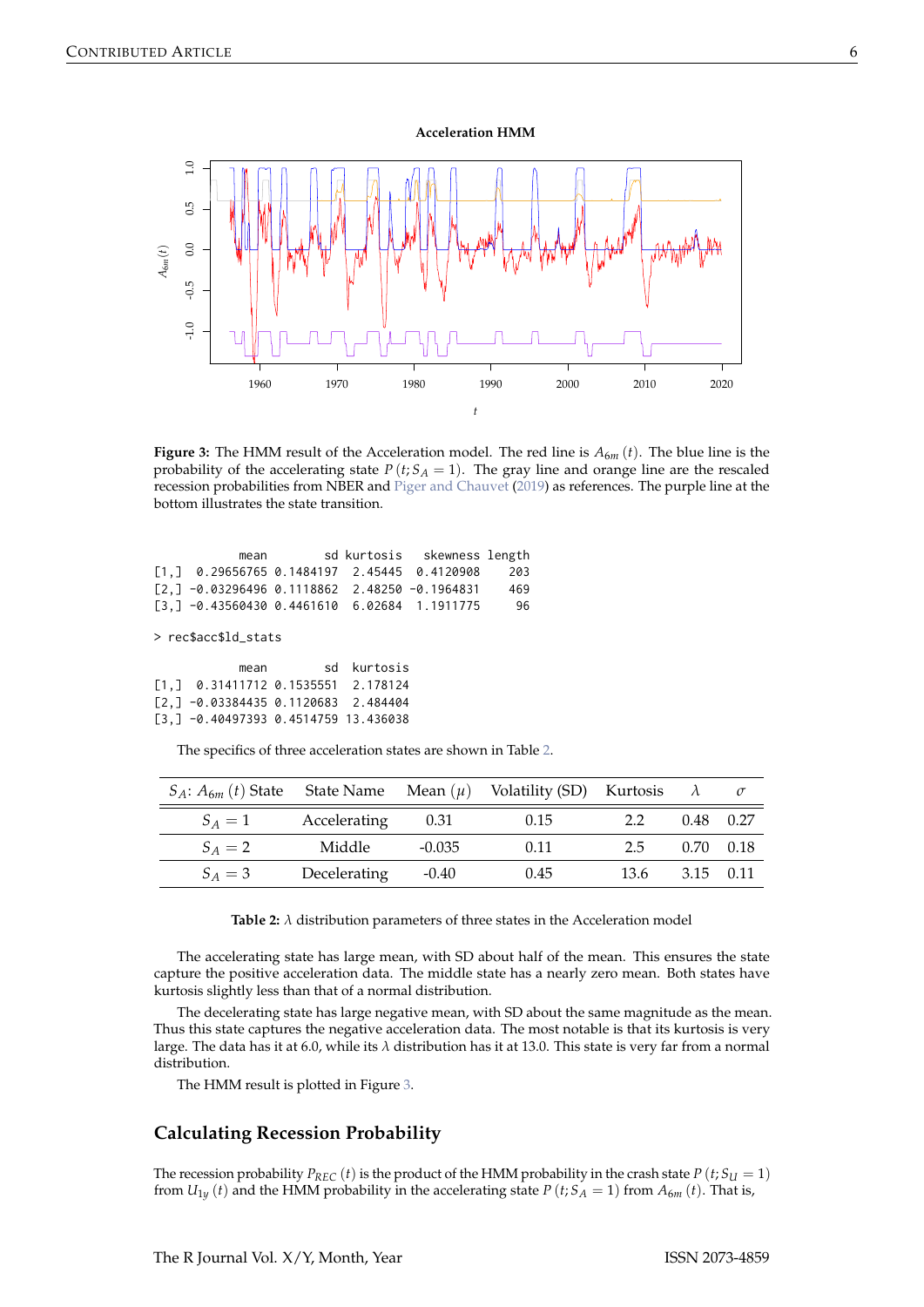$$
P_{REC}(t) \equiv P(t; S_U = 1) \times P(t; S_A = 1).
$$
\n(4)

<span id="page-6-9"></span>> rec.dtb\$prob\_recession <- rec.dtb\$prob\_mom \* rec.dtb\$prob\_acc

Figure [4](#page-7-0) shows the final result of *PREC* (*t*). As you can observe, it matches every recession in the past marked by NBER and [Piger and Chauvet](#page-6-8) [\(2019\)](#page-6-8) quite well.

We can calibrate the beginning and ending of each recession in HMM by the month when  $P_{REC}(t)$ crosses 50%. Compared to official NBER data, the beginning and ending of each recession can differ by  $\pm 4$  months. However, the average beginning month is less than one month ahead of NBER. And the average ending month is less than one month later than NBER.

### **Discussion**

We use a single macro-quantity UNRATE to calculate the recession probability. The model utilizes its first difference, momentum, and second difference, acceleration. The outcome is very close to the government benchmarks obtained from much more sophisticated procedures and models. Such result is satisfactory. It remains to be seen whether this model can flag the next recession as it occurs.

This model is a good example of unsupervised machine learning in finance. Financial markets, in particular factors, are full of regimes. The timeseries behave differently in different regimes. A model as such that can isolate the regimes using first and second differenecs can have potential applications elsewhere.

#### **Acknowledgement**

I thank Professor John Mulvey at Princeton University for his guidance and discussions.

#### **Bibliography**

- <span id="page-6-4"></span>Geum Il Bae, Woo Chang Kim, and John M. Mulvey (2014). *Dynamic asset allocation for varied financial markets under regime switching framework.* European Journal of Operational Research, Vol. 234, No. 2, pp. 450-458. [[p1\]](#page-0-0)
- <span id="page-6-3"></span>Lihn, Stephen H.-T. (2017). *Hidden Markov Model for Financial Time Series and Its Application to S&P 500 Index.* SSRN: 2979516. [[p1\]](#page-0-0)
- <span id="page-6-0"></span>Lihn, Stephen H.-T. (2019). *Business Cycles, Optimal Interest Rate, and Recession Forecast From Yield Curve, Unemployment, GDP, and Payrolls.* SSRN: 3422278. [[p1\]](#page-0-0)
- <span id="page-6-7"></span>NBER (2019). *NBER based Recession Indicators for the United States from the Period following the Peak through the Trough [USREC].* Retrieved from FRED, Federal Reserve Bank of St. Louis; https://fred.stlouisfed.org/series/USREC. [[p2\]](#page-1-0)
- <span id="page-6-5"></span>John M. Mulvey and Han Liu (2016). *Identifying Economic Regimes: Reducing Downside Risks for University Endowments and Foundations.* The Journal of Portfolio Management, Fall 2016, Vol. 43, No. 1: pp. 100-108. [[p1\]](#page-0-0)
- <span id="page-6-8"></span>Piger, Jeremy Max and Marcelle Chauvet (2019). *Smoothed U.S. Recession Probabilities [RECPROUSM156N]*. Retrieved from FRED, Federal Reserve Bank of St. Louis; https://fred.stlouisfed.org/series/RECPROUSM156N. [[p2,](#page-1-0) [5,](#page-4-2) [6,](#page-5-2) [7,](#page-6-9) [8\]](#page-7-1)
- <span id="page-6-1"></span>R Core Team (2019). *R: A language and environment for statistical computing.* R Foundation for Statistical Computing, Vienna, Austria. URL http://www.R-project.org/. [[p1\]](#page-0-0)
- <span id="page-6-2"></span>U.S. Bureau of Labor Statistics (2019). *Civilian Unemployment Rate [UNRATE].* Retrieved from FRED, Federal Reserve Bank of St. Louis; https://fred.stlouisfed.org/series/UNRATE. [[p1\]](#page-0-0)
- <span id="page-6-6"></span>Claudia Sahm (2019). *Direct Stimulus Payments to Individuals.* Board of Governors of the Federal Reserve System. A part of the book "Recession Ready: Fiscal Policies to Stabilize the American Economy", edited by Heather Boushey, Ryan Nunn, and Jay Shambaugh, May 2019. [[p1\]](#page-0-0)
- Robert J. Shiller (2018). *Online Data for U.S. Stock Markets 1871-Present and CAPE Ratio.* http://www.econ.yale.edu/~shiller/data.htm

 $[p]$